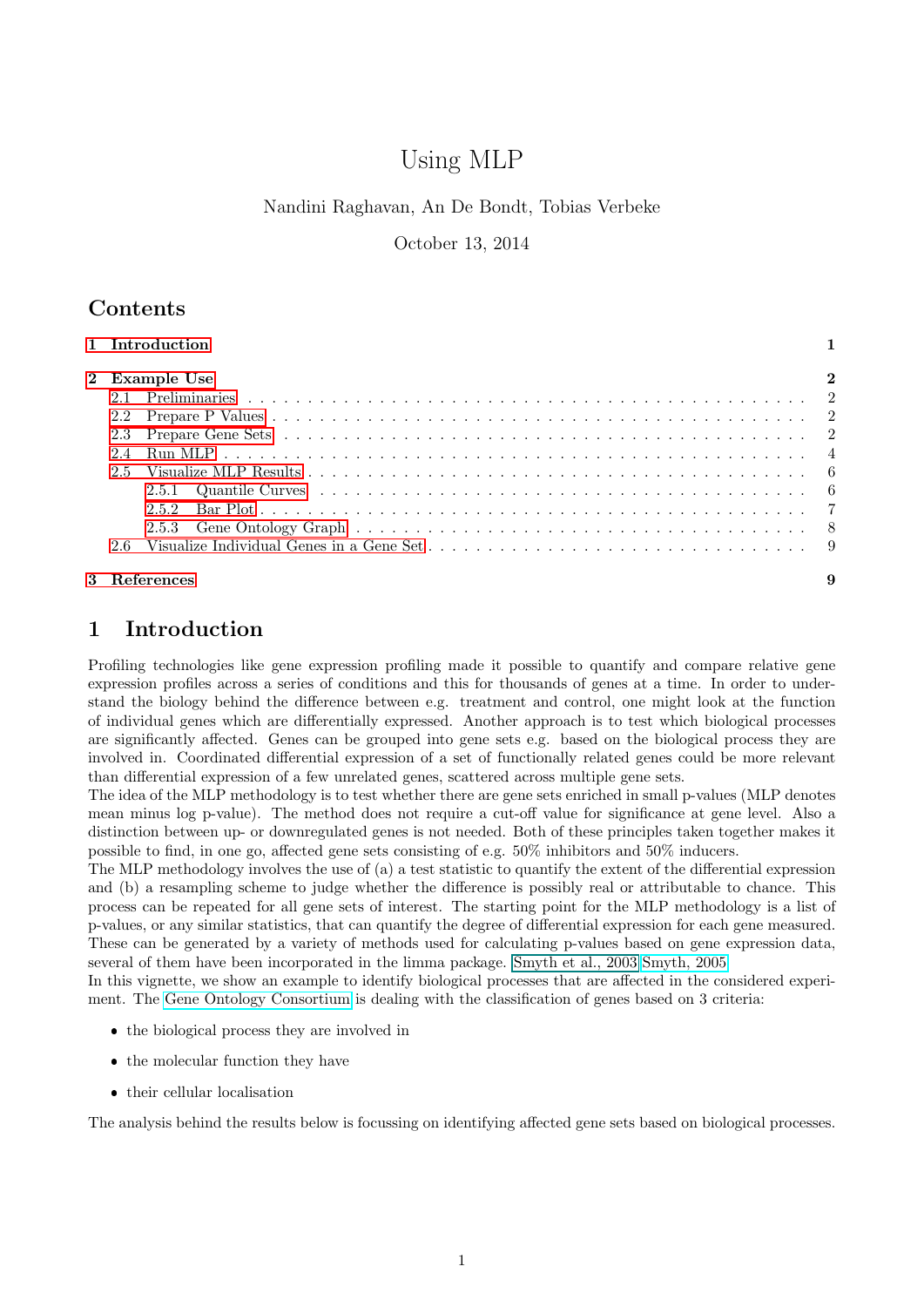## <span id="page-1-0"></span>2 Example Use

The example data is from an expression profiling experiment with 2 sample groups, comparing wild-type mice with animals of which 1 gene has been knocked out. Each of the groups consist of 6 mice. The expression array used is the Affymetrix' Mouse430 2. The gene expression measurements have been summarized using GC-RMA [\(Irizarry et al., 2003](#page-0-1) and [Wu et al., 2004\)](http://www.bepress.com/jhubiostat/paper1/) based on Entrez Gene probeset definitions [Dai et al., 2005.](#page-0-1)

#### <span id="page-1-1"></span>2.1 Preliminaries

Load the needed libraries and the preprocessed data.

```
> require(MLP)
```

```
> require(limma)
```

```
> pathExampleData <- system.file("exampleFiles", "expressionSetGcrma.rda", package = "MLP")
```

```
> load(pathExampleData)
```

```
> # if (!require(mouse4302mmentrezg.db))
```
> # annotation(expressionSetGcrma) <- "mouse4302"

```
> annotation(expressionSetGcrma) <- "mouse4302"
```
It is advisable to make use of the annotation packages of the BrainArray group<sup>[1](#page-1-4)</sup> at the University of Michigan, but as these packages are unfortunately not officially part of BioConductor (and on the build servers used to build packages [and corresponding vignettes]), the code above allows for using the sub-optimal Affymetrix annotation.

### <span id="page-1-2"></span>2.2 Prepare P Values

Estimate the fold changes and standard errors by fitting a linear model for each gene.

```
> ### calculation of the statistics values via limma
```

```
> group <- as.numeric(factor(pData(expressionSetGcrma)$subGroup1, levels = c("WT", "KO")))-1
```
- > design <- model.matrix(~group)
- > fit <- lmFit(exprs(expressionSetGcrma), design)
- > fit2 <- eBayes(fit)
- > results <- limma:::topTable(fit2, coef = "group", adjust.method = "fdr", number = Inf)

```
> pvalues <- results[,"P.Value"]
```

```
> names(pvalues) <- rownames(results)
```

```
> # since we moved towards using "_at", next step should be needed as well
```

```
> names(pvalues) <- sub("_at", "", names(pvalues))
```
### <span id="page-1-3"></span>2.3 Prepare Gene Sets

Create an object with the overview of the groups of genes you would like to consider. This object is a list of class geneSetMLP, where the slot names correspond to the gene set identifier and the slot content is a character vector of Entrez Gene identifiers for those genes belonging to that gene set. This object can be created using the getGeneSets function. This function has 3 parameters:

- $\bullet$  species = a string being 'Human', 'Mouse', 'Rat' or 'Dog'
- $\bullet$  geneSetSource = a string or a data.frame (more info below)
- $\bullet$  entrezIdentifiers = a character vector of Entrez Gene identifiers for which gene statistics are available

The geneSetSource can be a string, i.e. 'GOBP', 'GOMF', 'GOCC', 'KEGG' or 'REACTOME'. The downstream analysis in these cases will identify gene sets, publicly available, as defined by the [Gene Ontology Consortium](http://www.geneontology.org/) for the first 3 , the [Kyoto Encyclopedia of Genes and Genomes](http://www.genome.jp/kegg/) and [REACTOME.](http://www.reactome.org) The geneSetSource can also be a data.frame with at least the following 4 columns:

- PATHWAYID  $=$  identifier of the gene set
- PATHWAYNAME  $=$  description of the gene set
- $\bullet$  TAXID = taxonomy identifier (9606, 10090, 10116 or 9615 for respectively Human, Mouse, Rat or Dog)
- $\bullet$  GENEID = Entrez Gene identifier belonging to that gene set

<span id="page-1-4"></span><sup>&</sup>lt;sup>1</sup>See [here.](http://brainarray.mbni.med.umich.edu/Brainarray/Database/CustomCDF/genomic_curated_CDF.asp)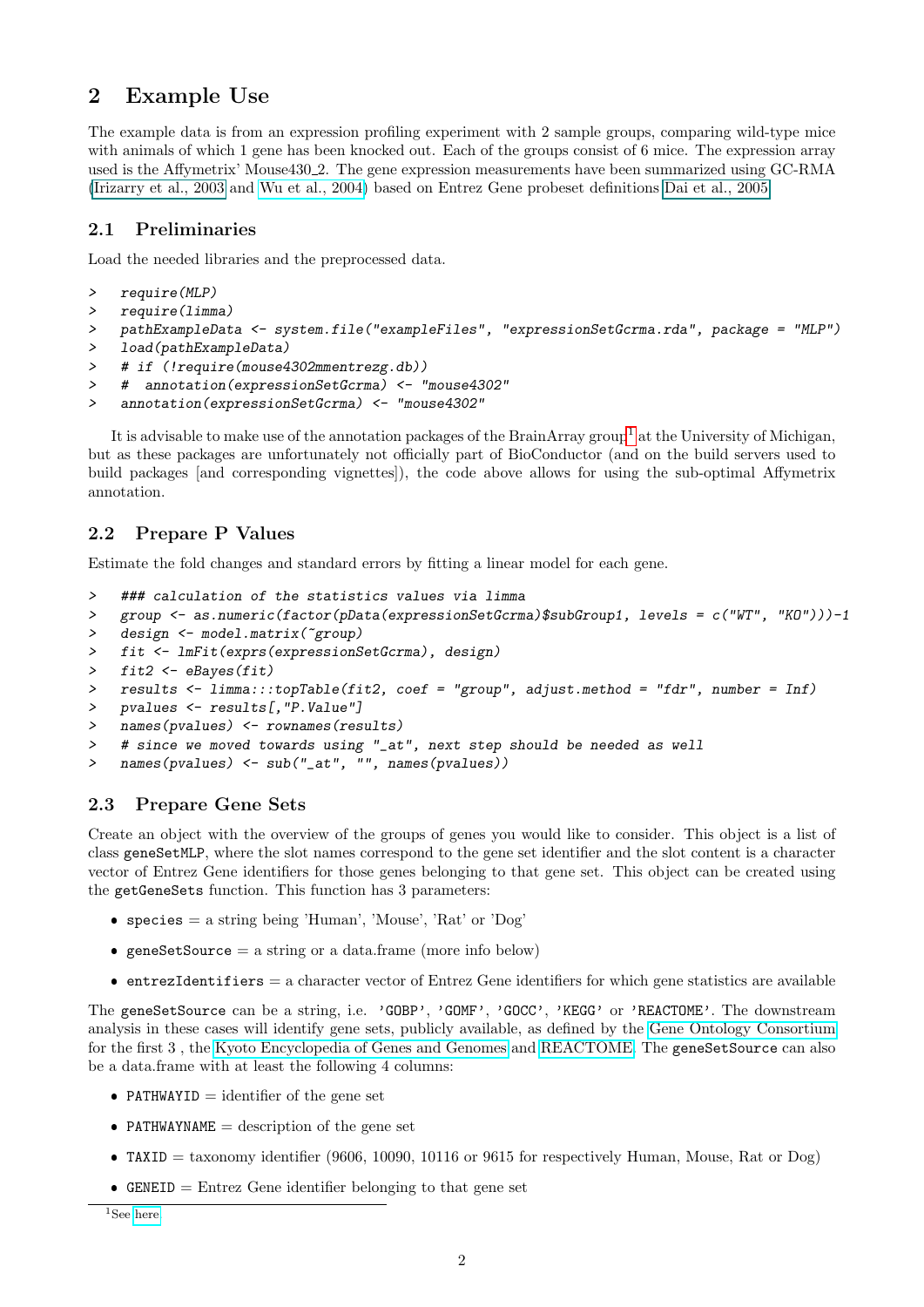As an example, submitting the GO biological processes information as a data.drame would look like the data.frame below. In such a data.frame, the details of each gene set (identifier and description), is repeated as many times as the number of genes in that gene set and this for each species enclosed in the database.

```
PATHWAYID TAXID PATHWAYNAME GENEID
1 GO:0000002 10090 mitochondrial genome maintenance 18975
2 GO:0000002 10090 mitochondrial genome maintenance 19819
3 GO:0000002 10090 mitochondrial genome maintenance 27393
4 GO:0000002 10090 mitochondrial genome maintenance 27395
5 GO:0000002 10090 mitochondrial genome maintenance 27397
6 GO:0000002 10090 mitochondrial genome maintenance 57813
7 GO:0000002 10090 mitochondrial genome maintenance 83945
8 GO:0000002 10090 mitochondrial genome maintenance 226153
9 GO:0000002 10090 mitochondrial genome maintenance 382985
10 GO:0000002 10116 mitochondrial genome maintenance 83474
11 GO:0000002 10116 mitochondrial genome maintenance 291824
12 GO:0000002 10116 mitochondrial genome maintenance 298933
13 GO:0000002 10116 mitochondrial genome maintenance 309441
14 GO:0000002 10116 mitochondrial genome maintenance 309762
15 GO:0000002 10116 mitochondrial genome maintenance 360481
> geneSet <- getGeneSets(species = "Mouse",
+ geneSetSource = "GOCC",
+ entrezIdentifiers = names(pvalues)
+ )
> tail(geneSet, 3)
+ )<br>> tail(geneSe<br>$`GO:1990427`
[1] "17921"
$^{\circ}GO:1990427<sup>-</sup><br>[1] "17921"<br>$^{\circ}GO:1990435<sup>-</sup>
[1] "17921"
$`GO:1990452`
[1] "26965" "50754" "50873"
```
As mentioned above, the returned object is a list of class geneSetMLP. This object has attributes which are used for the downstream analysis.

```
> str(attributes(geneSet))
```

```
List of 5
 $ names : chr [1:1440] "GO:0000015" "GO:0000109" "GO:0000110" "GO:0000118" ...
 $ species : chr "Mouse"
 $ geneSetSource: chr "GOCC"
 $ descriptions : Named chr [1:1465] "phosphopyruvate hydratase complex" "nucleotide-excision repair co
  ..- attr(*, "names")= chr [1:1465] "G0:0000015" "G0:0000109" "G0:0000110" "G0:0000118" ...
 $ class : chr [1:2] "geneSetMLP" "list"
```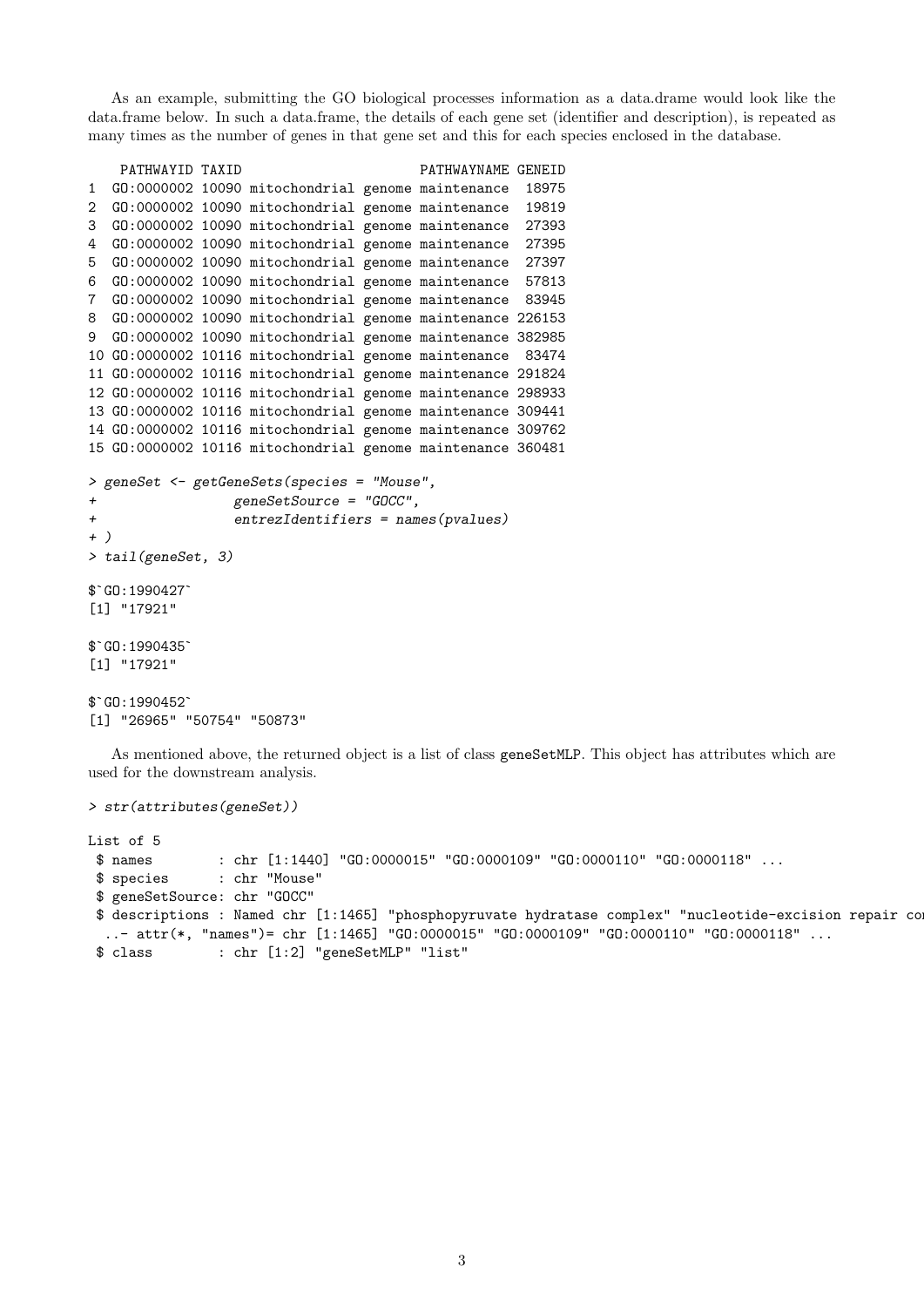### <span id="page-3-0"></span>2.4 Run MLP

Run the actual MLP. To retrieve exact reproducible results, the seed is set in advance. The MLP function has 10 parameters, many of them can remain on their default values:

- $\bullet$  geneSet = object of class geneSetMLP created by getGeneSets
- $\bullet$  geneStatistic = named numeric vector corresponding to a gene-specific statistic, such as a p-value. The names are the corresponding Entrez Gene identifiers. This vector has the same length as the character vector submitted as entrezIdentifiers to the getGeneSets function.
- $\bullet$  minGenes = minimal number of genes for a gene set to be considered in the analysis, default 5
- $\bullet$  maxGenes = maximal number of genes for a gene set to be considered in the analysis, default 100
- rowPermutations = logical indicating whether critical values for the geneSet are computed using a permutation of the geneStatistics, default TRUE. The alternative is column permutations which requires a matrix of p-values corresponding to permutations of the original samples to be input. This latter option has not been fully implemented.
- nPermutations = number of permutations to be used for calculating the critical value for a certain geneSet.
- $\bullet$  smoothPValues = logical indicating whether smoothing is desirable or not, default TRUE
- $\bullet$  probabilityVector = vector of probabilities at which critical value curves for the geneSet are to be calculated. Default is  $c(0.5, 0.9, 0.95, 0.99, 0.999, 0.9999, 0.99999)$  corresponding to p-values of respectively 0.5, 0.1, 0.01, 0.001 etc.
- $\bullet$  df = degrees of freedom for the smoothing parameter used in smoothPValues. The higher, the more smooth, default 9.
- $\bullet$  addGeneSetDescription = logical indicating whether adding gene sets annotation to the MLP output is desirable or not, default TRUE.

```
> set.seed(111)
> mlpOut <- MLP(
+ geneSet = geneSet,
+ geneStatistic = pvalues,
+ minGenes = 5,
+ maxGenes = 100,
+ rowPermutations = TRUE,
+ nPermutations = 50,
           smoothPValues = TRUE,+ probabilityVector = c(0.5, 0.9, 0.95, 0.99, 0.999, 0.9999, 0.99999),
           df = 9)
> head(mlpOut)
       totalGeneSetSize testedGeneSetSize geneSetStatistic geneSetPValue
GO:0042613 10 9 0.9052933 0.01689982
GO:0042611 28 19 0.7637420 0.01820120
GO:0044233 7 5 0.9903625 0.02122373
GO:0001931 7 6 0.9455412 0.02317914
GO:0031254 7 6 0.9455412 0.02317914
GO:0097208 9 9 8 0.8910450 0.02329796
                    geneSetDescription
GO:0042613 MHC class II protein complex
GO:0042611 MHC protein complex
GO:0044233 ER-mitochondrion membrane contact site
GO:0001931 uropod
GO:0031254 cell trailing edge
GO:0097208 alveolar lamellar body
```
Some properties of the MLP procedure , as well as some parts of the implemented procedure, assume that the geneStatistic has a uniform distribution between 0 and 1 under the null hypothesis for a given analysis. The returned object is a data.frame of class MLP with at least 4 columns: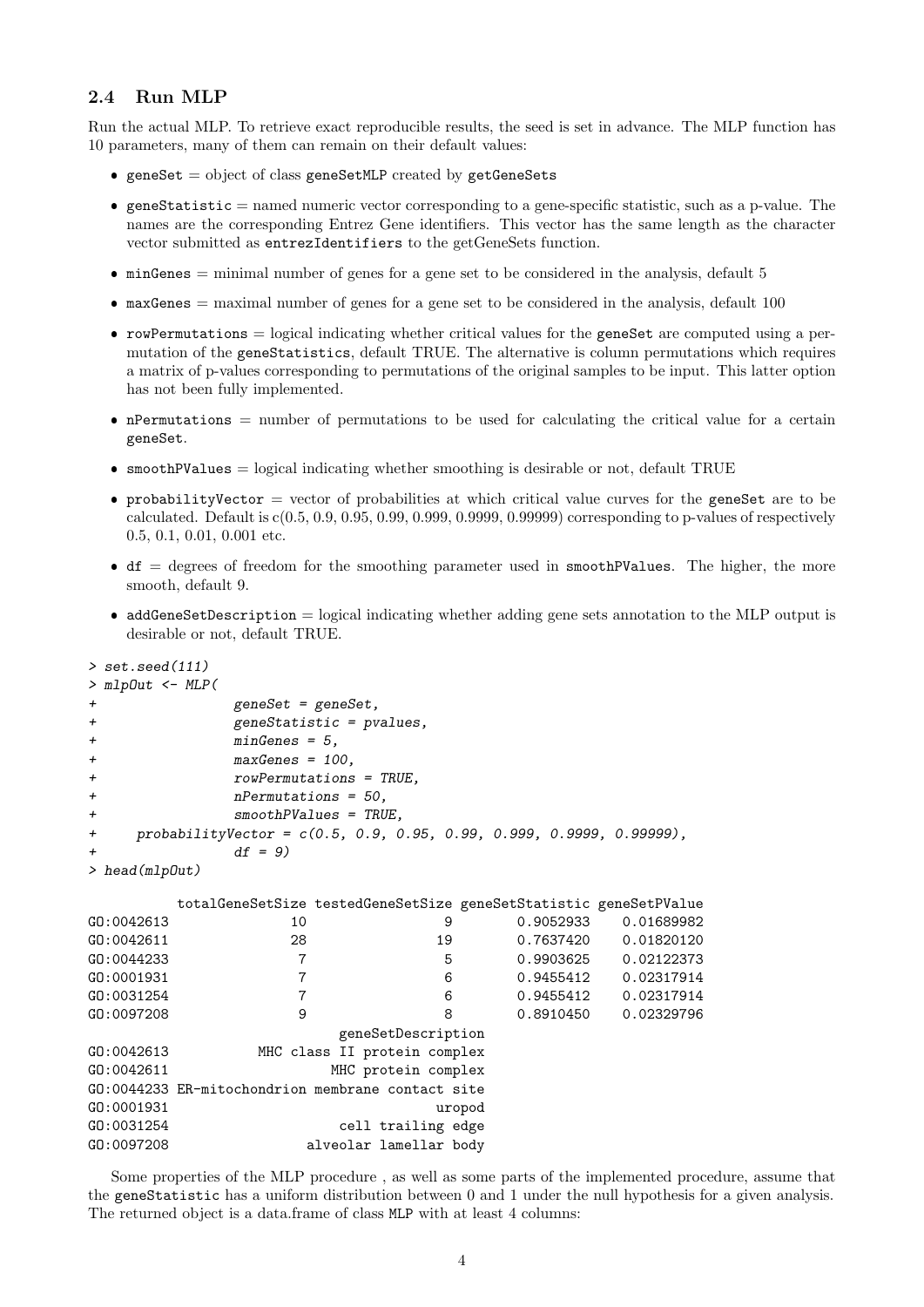- $\bullet$  totalGeneSetSize = total number of genes in the corresponding gene set
- $\bullet$  testedGeneSetSize = number of genes in the corresponding geneSet for which a gene statistic has been submitted
- $\bullet$  geneSetStatistic = mean of the -log10 of the genes tested in that geneSet
- $\bullet$  geneSetPValue = p-value associated with the geneSetStatistic

This object has attributes which are used for visualising the analysis results.

```
> str(attributes(mlpOut))
```

```
List of 5
$ names : chr [1:5] "totalGeneSetSize" "testedGeneSetSize" "geneSetStatistic" "geneS
$ row.names : chr [1:677] "GO:0042613" "GO:0042611" "GO:0044233" "GO:0001931" ...
 $ class : chr [1:2] "MLP" "data.frame"
 $ geneSetSource : chr "GOCC"
 $ quantileCurveInformation:List of 5
  ..$ x0 : Named num [1:677] 3.46 6.71 8 2.45 2.65 ...
  .. ..- attr(*, "names")= chr [1:677] "GO:0000109" "GO:0000118" "GO:0000123" "GO:0000127" ...
  ..$ y0 : Named num [1:677] 0.523 0.506 0.418 0.42 0.727 ...
  .. ..- attr(*, "names")= chr [1:677] "G0:0000109" "G0:0000118" "G0:0000123" "G0:0000127" ...
  ..$ xtp: num [1:677, 1:7] 0.432 0.438 0.439 0.417 0.421 ...
  \ldots \ldots attr(*, "dimnames")=List of 2
  .. .. ..$ : chr [1:677] "GO:0000109" "GO:0000118" "GO:0000123" "GO:0000127" ...
  .. .. ..$ : chr [1:7] "Curve0.5" "Curve0.9" "Curve0.95" "Curve0.99" ...
  ..$ qi : num [1:7] 0.5 0.9 0.95 0.99 0.999 ...
  ..$ lqi: NULL
```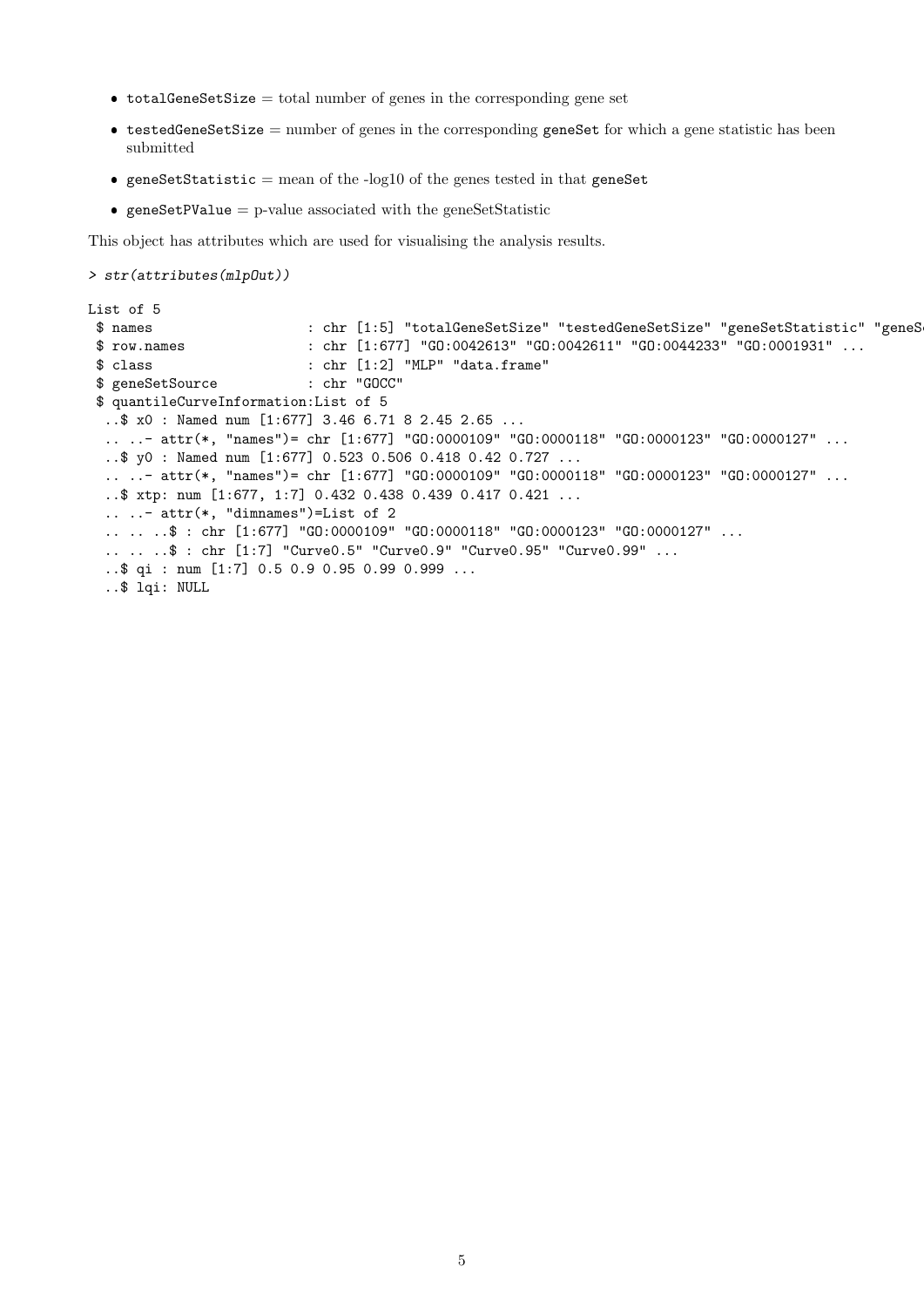### <span id="page-5-0"></span>2.5 Visualize MLP Results

Three different types of plots are made available. The type of the plot is indicated with the type argument which can be one of

```
plot(., type = "quantileCurves")
plot(., type = "barplot")
plot(., type = "GOgraph")
```
#### <span id="page-5-1"></span>2.5.1 Quantile Curves

This visualisation shows the relationship between the geneSetStatistic and the size of the gene sets. It also indicates the quantiles of interest as specified as probabilityVector in the MLP function. The most significant gene sets are plotted above the smooth curve.

```
> pdf("mlpQuantileCurves.pdf", width = 10, height = 10)
```

```
> plot(mlpOut, type = "quantileCurves")
```

```
> dev.off()
```

```
null device
```
1



Figure 1: Example of a quantile curve for the MLP results. Every dot represents a gene set. Every line represents a smoothing of the quantile per gene set size.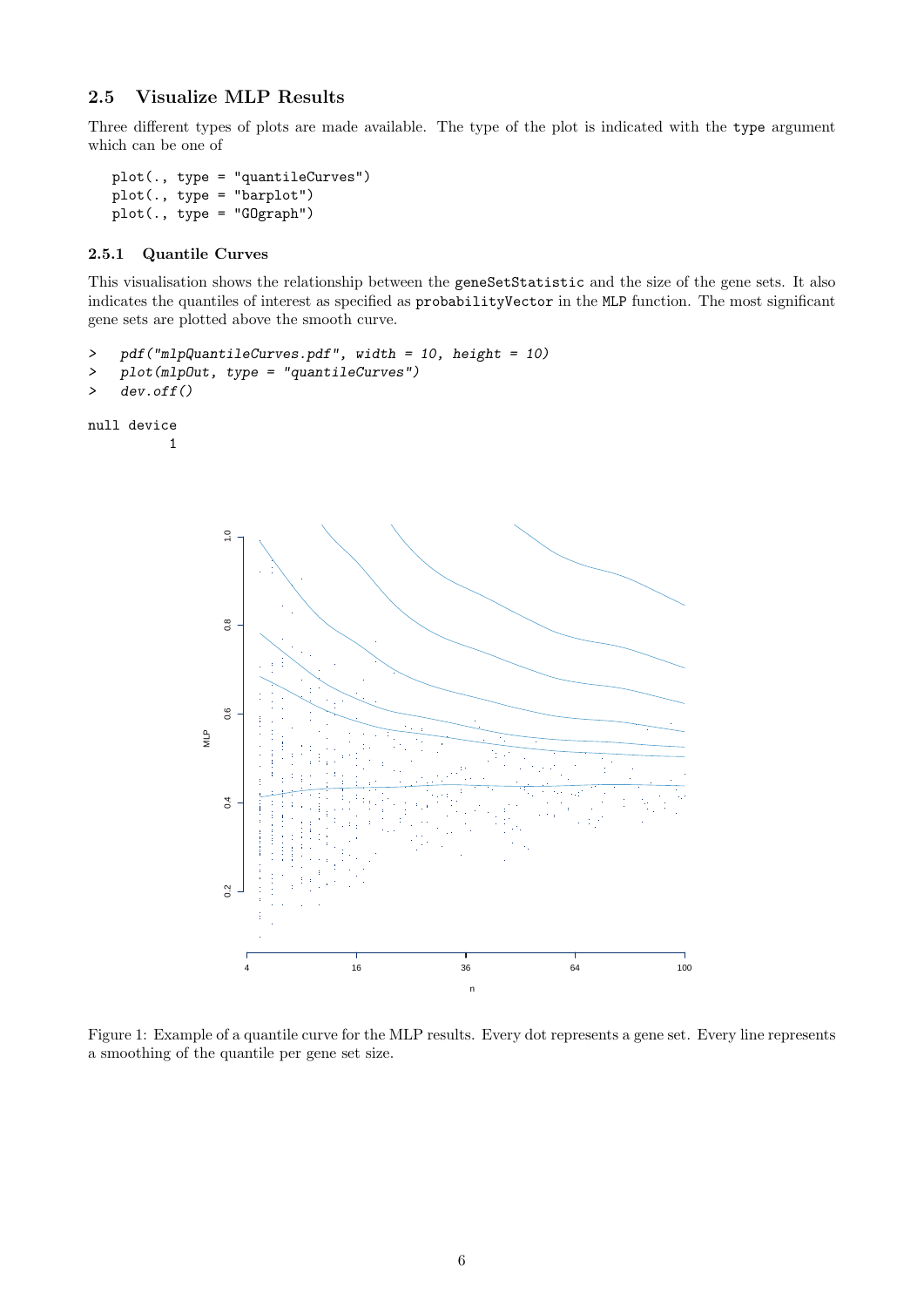#### <span id="page-6-0"></span>2.5.2 Bar Plot

For this type of plot there are 2 extra parameters of interest:

- nRow = number of gene sets to include in the graph, default is  $20$
- $\bullet$  barColors = vector of colors, default is a shade of grey per bar. The 3 possible shadings correspond to the % of genes in a gene set tested as compared to the total number of genes, the darker, the bigger the portion of genes tested.

```
> pdf("mlpBarplot.pdf", width = 10, height = 10)
> op \leftarrow par(mar = c(30, 10, 6, 2))
> plot(mlpOut, type = "barplot")
> par(op)
> dev.off()
```

```
null device
```
1

|                                              | 0.0 | 0.5 | 1.0 | 1.5 |
|----------------------------------------------|-----|-----|-----|-----|
|                                              |     |     |     |     |
| MHC class II protein complex (9-10)          |     |     |     |     |
| MHC protein complex (19-28)                  |     |     |     |     |
| ER-mitochondrion membrane contact site (5-7) |     |     |     |     |
| uropod $(6-7)$                               |     |     |     |     |
| cell trailing edge (6-7)                     |     |     |     |     |
| alveolar lamellar body (8-9)                 |     |     |     |     |
| symbiont-containing vacuole (6-9)            |     |     |     |     |
| symbiont-containing vacuole membrane (6-8)   |     |     |     |     |
| basement membrane (95-100)                   |     |     |     |     |
| NADPH oxidase complex (6-9)                  |     |     |     |     |
| filamentous actin (19-26)                    |     |     |     |     |
| basal lamina (22-22)                         |     |     |     |     |
| muscle tendon junction (5-5)                 |     |     |     |     |
| collagen trimer (83-89)                      |     |     |     |     |
| organelle membrane contact site (8-10)       |     |     |     |     |
| host cell cytoplasm (7-10)                   |     |     |     |     |
| host intracellular part (7-10)               |     |     |     |     |
| host cell cytoplasm part (7-10)              |     |     |     |     |
| intracellular region of host (7-10)          |     |     |     |     |
| blood microparticle (87-104)                 |     |     |     |     |

#### Effect of the treatment on GOCC gene sets

Figure 2: Example of a barplot for the MLP results. The height of a bar represents the significance ( log10(geneSetPValue)) of the gene set indicated on the x-axis. The number between brackets represent the number of genes within that gene set (number of genes for which a gene statistic has been submitted as well as the total number of genes).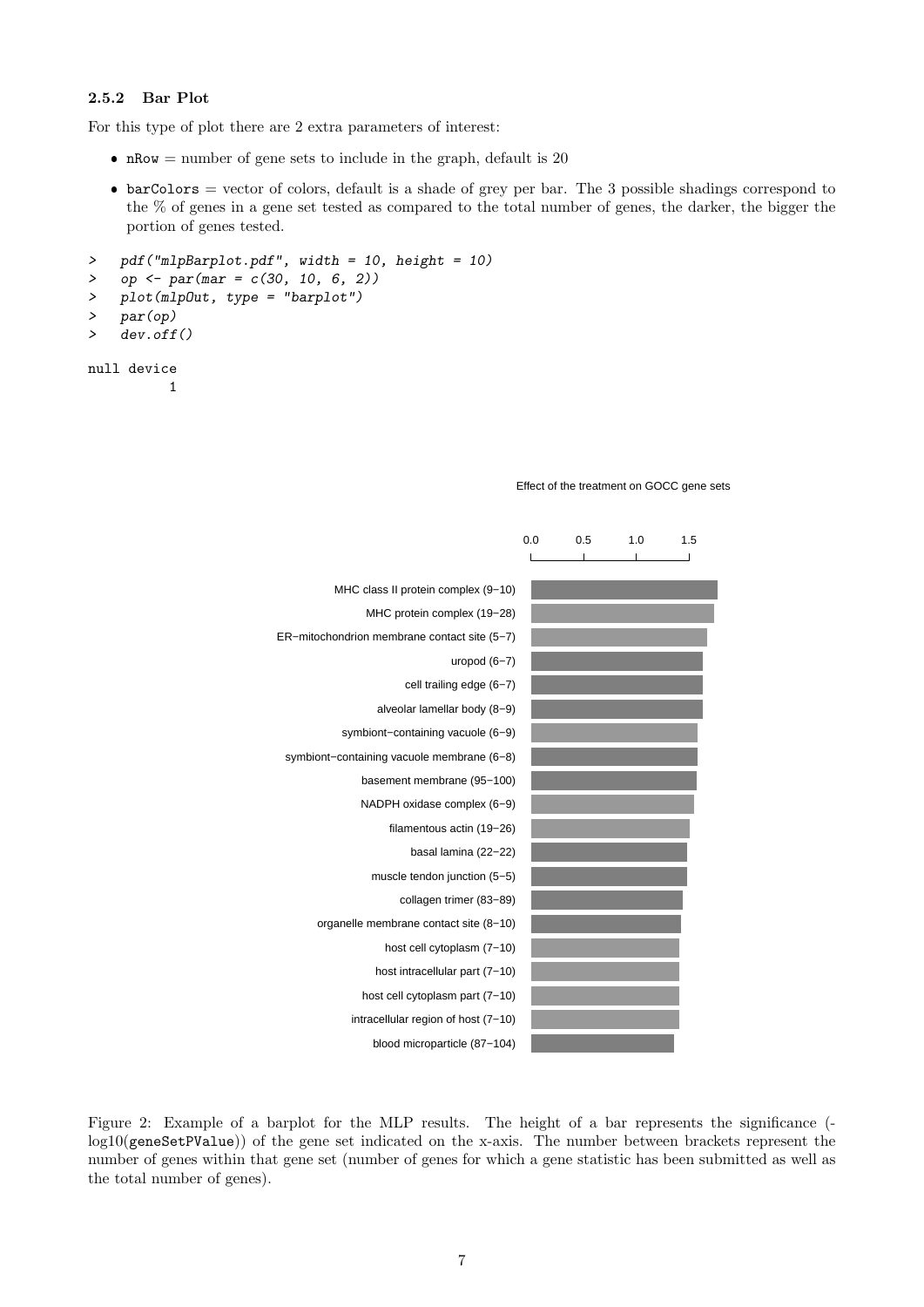#### <span id="page-7-0"></span>2.5.3 Gene Ontology Graph

As the title indicates, this type of plot is only possible if the geneSetSource was 'GOBP', 'GOMF' or 'GOCC'. Also for this type of plot there is one extra parameter:

 $\bullet$  nRow = number of gene sets as basis to create the graph, default is low, i.e. 5. The higher this number, the more populated the graph gets.

```
> pdf("mlpGOgraph.pdf", width = 8, height = 6)
```
> op  $\leftarrow$  par(mar =  $c(0, 0, 0, 0)$ )

```
> plot(mlpOut, type = "GOgraph", nRow = 10)
```

```
> par(op)
```

```
> dev.off()
```

```
null device
           1
```

```
NADPH oxidase complex\
                                                                                                                                                                 oxidoreductase complex\
                                                                                                                                                                                                                                                                                                                                                                                                                                                                                                                                                                                                                                                                                                                                                                                                                                                                                                                                                                            least (scores 0.4)<br>medium (scores 1)<br>most (scores 1.6)
                                                                                                                                                                                                                                                                                                                                                                                                                                                                                                                                                                                                                                                                                                                                                                                                                                                                                                                                                                                                              medium (scores 1)
                                                       GO:0043020\
                                                                                                                                              GO:1999204\
                                                                                                                                                                                                                                                                                                                                                                                                                                                                                                                                                                                                                                                                                                                                                                                                                                                                                                                                                                                    least (scores 0.4)
                                                                                                                                                                                                                                                                                                                                                                                                                                                                                                                                                                                                                                                                                                                                                                                                                                                                                                                                                                                                                                        most (scores 1.6)
                                                                                                                                                                                                      66 − 75
                                                                                                               բ
                                                                          basement membrane\
                                                                                                                                                                                                                                                                                                                                                                                                                                                                                                                                                                                                                                                                                                                                                                                                                                                                                                                                                                              \blacksquareGO:0005604\
                                                                                                               95 − 100
                                                                                            \overline{\phantom{a}}symbiont–containing vacuole me\
                                                                                                                                                                 symbiont<containing vacuole\
                                                                                                                                                                                                                                                                                                                                                                                                                                                                                                                            intracel ular region of host
                                                                                                                                                                                                                                                       host cell cytoplasm part\
                                                       GO:0020005\
                                                                                                                                              GO:0020003\
                                                                                                                                                                                                                                     GO:0033655\
                                                                                                                                                                                                                                                                                                                                                                                                                                                                                                         GO:0043656\
                                                                                                                                                                                                                                                                                                                                                                                                                                                                                                                                                                                                GO 0033643
                                                                                                                                                                                                                                                                                                                                                                                                                                                                                                                                                                                                                  host cell part\
                                                                                                                                                                                                                                                                                                                                                                                                                                                                                                                                                                                                                                                                                                                                                                                                                                                                                       other organism part\
                                                                                            mbrane\
                                                                                                                                                                                                                                                                                             ך<br>!
                                                                                                                                                                                                                                                                                                                                                                                                                                                                                                                                                                 ¶<br>ד
                                                                                                                                                                                                                                                                                                                                                                                                                                                                                                                                                                                                                                                        [<br>}
                                                                                                                                                                                                                                                                                                                                                                                                                                                                                                                                                                                                                                                                                                                                                                                                                                                                    GO:0044217\
                                                                                                               \int_{0}^{\infty}բ
                                                                                                                                                                                                                                                                                                                                                                                                                                                                                                                                                                                                                                                                                                                                                                                                                                                                                                                            1°<br>|<br>|
                                                                                                                                                                                                                                                                                                                                                                                                                                                                                                                                                                                                                                                                                                                                                                                                other organism cell\
                                                                                                                                                                                                                                                                                                                                                                                                                                                                                                                                                                                                                                                                                       GO:0043657\
                                                                                                                                                                                                                                                                                                                                                                                                                                                                                                                                                                                                                                                                                                                                                                              GO:0044216\
                                                                                                                                                                                                                                                                                                                                                                                                                                                                                                                                                                                                                                                                                                         host cell\
                                                                                                                                                                                                                                                                                                                                                                                                                                                                                                                                                                                                                                                                                                                                               1<br>|<br>|
                                                                                                                                                                                                                                                                                                                                                                                                                                                                                                                                                                                                                                                                                                                                                                                                                                     1°<br>}
                                                                                                                                                                                                                                                                                                                                                                                                                                                                                                                                                                                                                                                                                                                                                                                                                                                                                                                                                                                                                                                                    extraorganismal space\
                                                                                                                                                                                                                                                                                                                                                                                                                                     host intracellular part\
                                                                                                                                                                                                                                                                                                                                              host cell cytoplasm\
                                                                                                                                                                                                                                                                                                                                                                                                                                                                                                                                                                                                                                                                                                                                                                                                                                                                                                                                                                             other organism\
                                                                                                                                                                                                                                                                                                                            GO:0030430\
                                                                                                                                                                                                                                                                                                                                                                                                                  GO:0033646\
                                                                                                                                                                                                                                                                                                                                                                                                                                                                                                                                                                                                                                                                                                                                                                                                                                                                                                                                                           GO:0044215\
                                                                                                                                                                                                                                                                                                                                                                                                                                                                                                                                                                                                                                                                                                                                                                                                                                                                                                                                                                                                                                                  GO:0043245\
                                                                                                                                                                                                                                                                                                                                                                                                                                                                                                                                                                                                                                                                                                                                                                                                                                                                                                                                                                                                                   1€<br>1
                                                                                                                                                                                                                                                                                                                                                                                                                                                                                                                                                                                                                                                                                                                                                                                                                                                                                                                                                                                                                                                                                                          1€<br>|<br>|
                                                                                                                                                                                                                                                                                                                                                                                    ך<br>ד
                                                                                                                                                                                                                                                                                                                                                                                                                                                                          \mathfrak{f}% _{M_{1},M_{2}}^{(n)}(\mathbf{0},\mathbf{0})alveolar lamellar body
Go graph
                                                       GO:0097208\
                                                                                                                                              GO:0042599\
                                                                                                                                                                 lamellar body\
                                                                                                                                                                                                      12 − 14
                                                                                                                                                                                                                                                                                                                                                                                                                                                                                                                                                                                                                                                                                                                                                                                                                                                                    GO:0018995\
                                                                                                               բ<br>ե
                                                                                                                                                                                                                                                                                                                                                                                                                                                                                                                                                                                                                                                                                                                                                                                                                                                                                                                            1<br>|<br>|
                                                                                                                                                                                                                                                                                                                                                                                                                                                                                                                                                                                                                                                                                                                                                                                                                                                                                       host\
                                                                                                                                                                 cell trailing edge\
                                                       GO:0001931\
                                                                                                                                              GO:0031254\
                                                                          uropod\
                                                                                                               6 − 7
                                                                                                                                                                                                      6 − 7
                                                                          ER−mitochondrion membrane cont\
                                                                                                                                                                 organelle friembrane sontact sit\
                                                       GO:0044233\
                                                                                                                                              GO:0044232\
                                                                                            act site\
                                                                                                                                                                                                      ¶<br>ל
                                                                                                               5 − 7
                                                                                                                                                                                   \vec{a}MHC class II protein complete
                                                                                                                                                                 MHC protein complex\
                                                       GO:0042613\
                                                                                                                                              GO:0042611\
                                                                                                                                                                                                      19 − 28
                                                                                                               ¶<br>ה
```
Figure 3: Example of a GOgraph for the MLP results. Every elipse represents a gene set. The color indicates the significance, the more green, the more significant. The connectors indicate the parent - child relationship. The number between brackets represent the number of genes within that gene set (number of genes for which a gene statistic has been submitted as well as the total number of genes)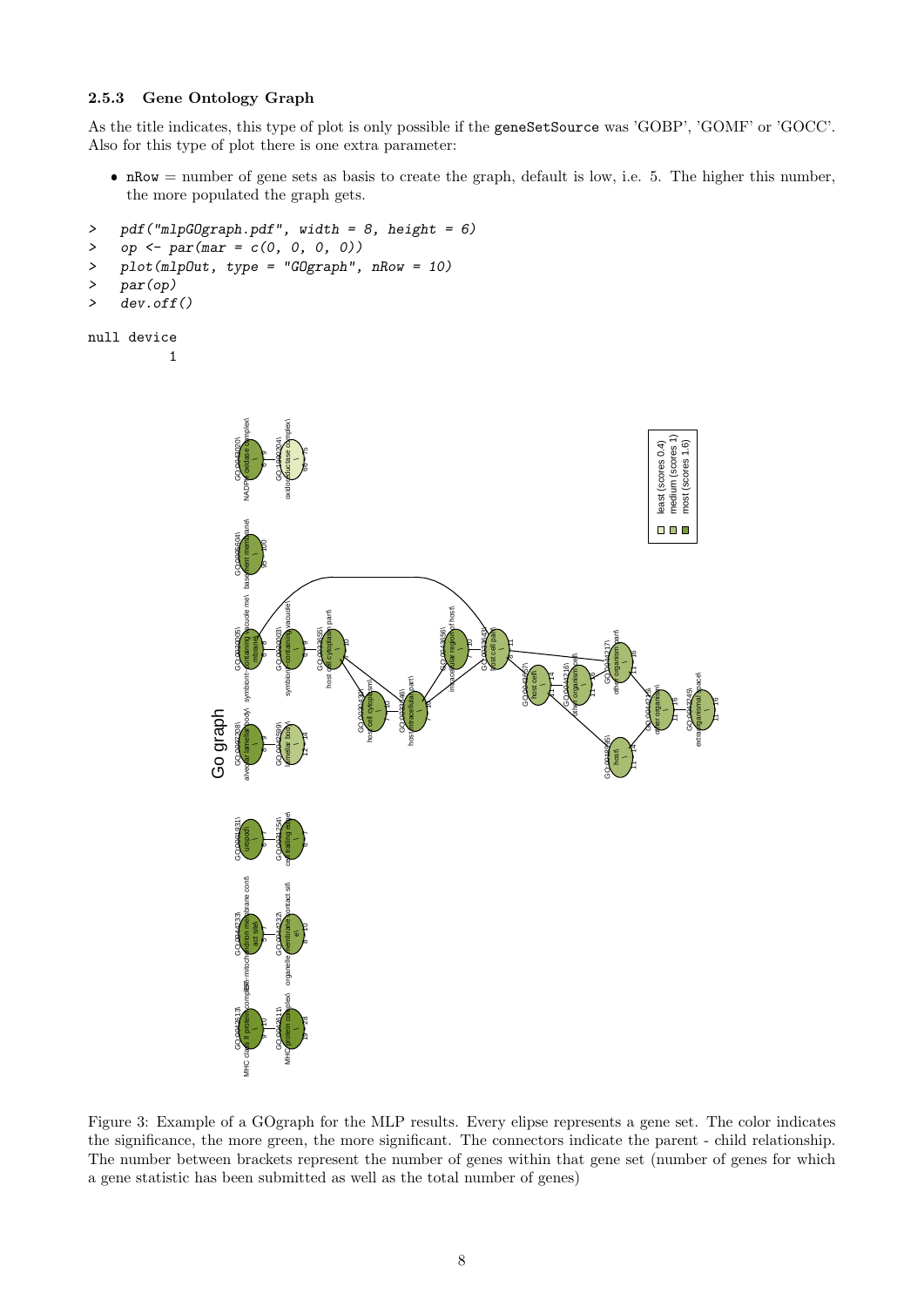#### <span id="page-8-0"></span>2.6 Visualize Individual Genes in a Gene Set

To know which genes contribute most to the significance of a gene set or to focus on a certain gene set of interest, you can plot the significance of each gene beloning to that gene set. This plot shows the significance  $(-\log 10(\text{geneStatic}))$  of the genes within the gene set of interest. The plotGeneSetSignificance function needs 4 parameters and there is also one optional parameter:

- $\bullet$  geneSet = object of class geneSetMLP created by getGeneSets
- $\bullet$  geneSetIdentifier = identifier of the gene set of interest
- $\bullet$  geneStatistic = named numeric vector which should have a uniform distribution between 0 and 1. The names are the corresponding Entrez Gene identifiers.
- $\bullet$  annotationPackage = string representing the annotation package used to retrieve gene symbols and gene descriptions
- $\bullet$  barColors = optional color vector

```
> geneSetID <- rownames(mlpOut)[1]
> pdf("geneSignificance.pdf", width = 10, height = 10)
> op <- par(mar = c(25, 10, 6, 2))
> plotGeneSetSignificance(
                geneset = geneSet,+ geneSetIdentifier = geneSetID,
+ geneStatistic = pvalues,
+ annotationPackage = annotation(expressionSetGcrma),
+ )
> par(op)
> dev. of f()null device
         1
```
### <span id="page-8-1"></span>3 References

Raghavan N, De Bondt AM, Talloen W, Moechars D, Göhlmann HW, Amaratunga D. The high-level similarity of some disparate gene expression measures. Bioinformatics. 2007 Nov 15;23(22):3032-8. Epub 2007 Sep 24.PMID: 17893087

Raghavan N, Amaratunga D, Cabrera J, Nie A, Qin J, McMillian M. On methods for gene function scoring as a means of facilitating the interpretation of microarray results. J Comput Biol. 2006 Apr; 13(3):798-809.PMID: 16706726